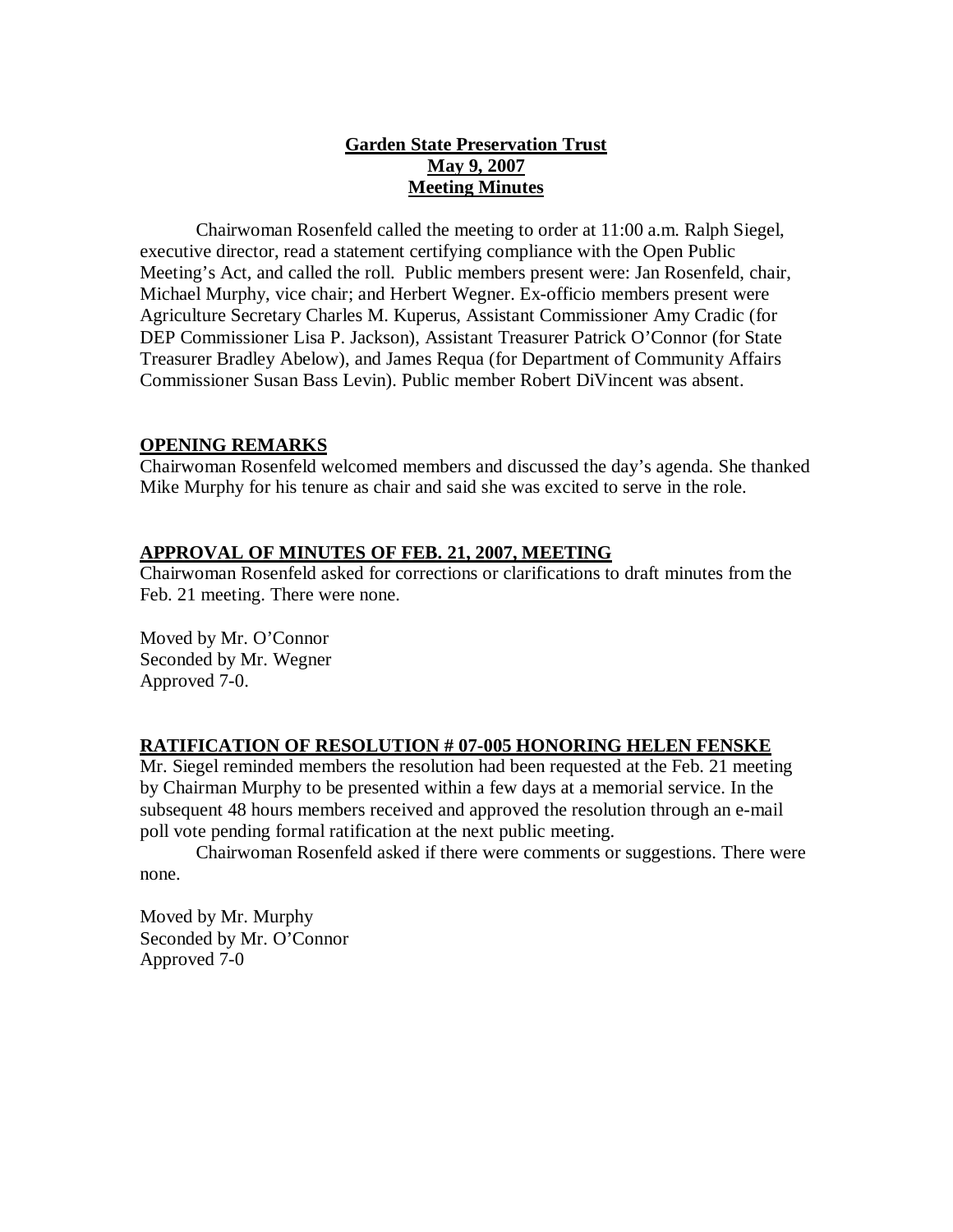## **RATIFICATION OF RESOLUTION # 07-006 HONORING TED STILES**

Mr. Siegel explained the resolution had been requested by Chairwoman Rosenfeld to be presented at a memorial service scheduled before the Trust would have another opportunity to meet. Over the following week members received and approved the resolution through an e-mail poll vote pending formal ratification at the next public meeting.

Chairwoman Rosenfeld asked if there were comments or suggestions. There were none.

Moved by Mr. Wegner Seconded by Mr. O'Connor Approved 7-0

## **RESOLUTION # 07-007 AMENDING GSPT BYLAWS**

Chairwoman Rosenfeld explained discussion has continued on the proper procedures required for GSPT office expenditures and procurements. She said the proposed amendments would clarify these procedures.

Moved by Mr. Wegner Seconded by Mr. O'Connor Approved 7-0

Mr. Siegel introduced Governor's Counsel representative James Carey.

## **EXECUTIVE DIRECTOR'S FISCAL REPORT – PART 1**

Mr. Siegel reviewed the latest figures on balances, expenditures and funds available for appropriation for the New Jersey Historic Trust. He said the balance of funds available for appropriation is \$21.9 million, which can cover the \$11 million recommendation being made for FY2007.

# **PRESENTATION OF NEW JERSEY HISTORIC TRUST RECOMMENDATIONS FOR FY2007 GRANTS**

Chairwoman Rosenfeld thanked New Jersey Historic Trust representative Ross Sweetland for his thorough package explaining the recommendations for grant funding.

Mr. Sweetland conducted a Powerpoint slide show presentation reviewing 61 proposed grants totaling \$11 million.

These included 22 Capital Level 2 project grants of up to \$750,000 and averaging \$437,821; six Capital Level 1 project grants of up to \$50,000 and averaging \$31,488, and 33 smaller Historic Site Management grants of up to \$50,000 averaging \$35,728.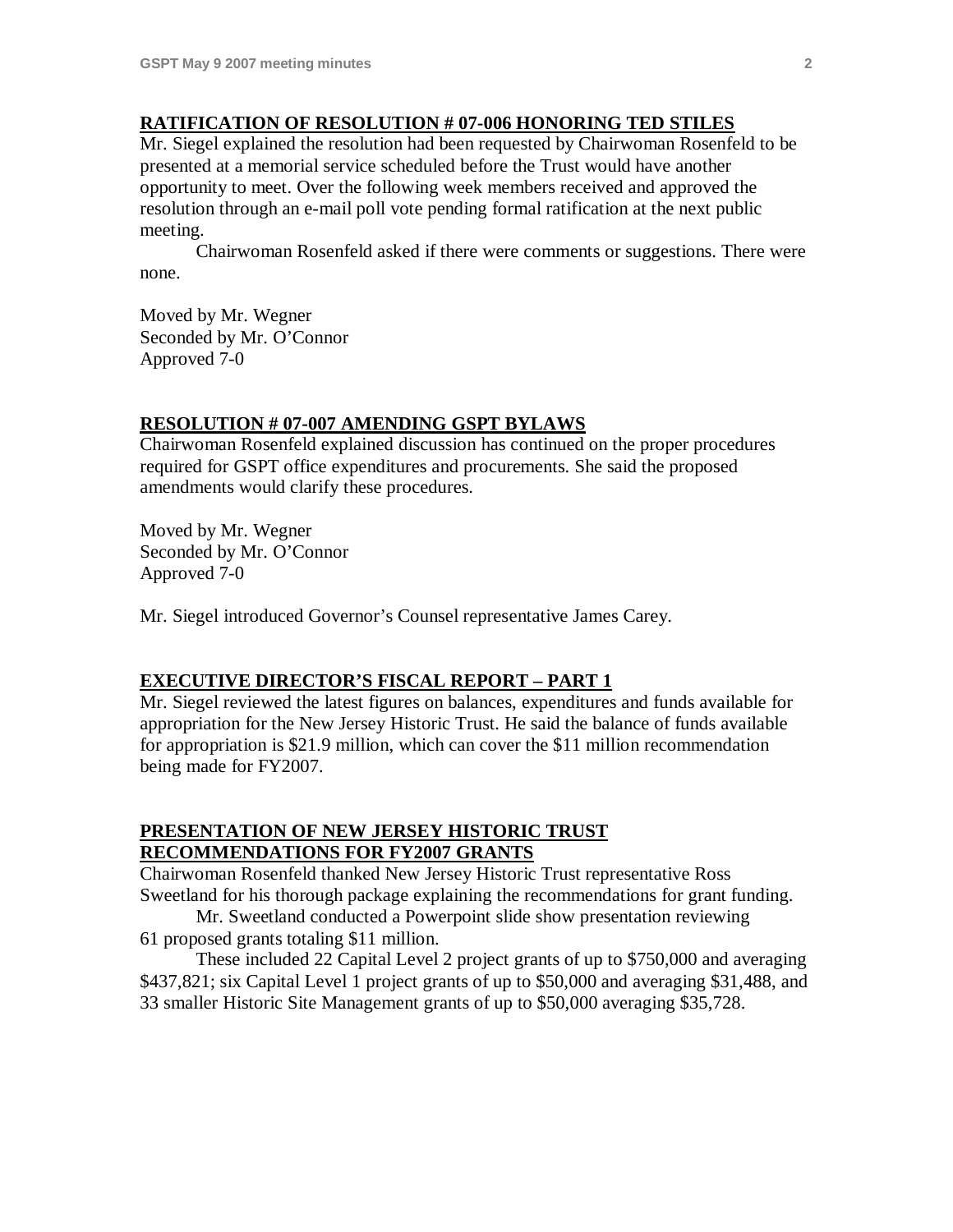## **RESOLUTION # 07-008 APPROVING NEW JERSEY HISTORIC TRUST RECOMMENDATIONS FOR FY2007 GRANTS**

Moved by Mr. O'Connor Seconded by Ms. Cradic Approved 7-0

## **EXECUTIVE DIRECTOR'S FISCAL REPORT – PART 2**

Mr. Siegel reviewed the latest figures on balances, expenditures and funds available for appropriation for the Farmland Preservation Program. He said the balance of funds available for appropriation is \$70 million, which can cover the \$68.7 million recommendation being made for FY2007.

# **PRESENTATION OF STATE AGRICULTURE DEVELOPMENT COMMITTEE RECOMMENDATIONS FOR FY2008 GRANTS**

State Agriculture Development Committee Executive Director Susan Craft made a Powerpoint slide show presentation reviewing the achievements, goals and needs of the Farmland Preservation Program, and reviewed the specific recommendations for FY2008.

In Calendar Year 2006, Ms. Craft said 153 farms totaling 10,048 acres were preserved. Milestones included 100 farms being preserved in Monmouth County, the 20,000-acre preservation mark being reached in Salem County, and the 10,000-acre preservation mark being reached in Sussex County.

Ms. Craft reviewed new regulations that will provide funds for the County Easement Purchase program through block grants, and the imposition of minimum standards for farms to be preserved through all programs.

Ms. Craft said New Jersey has about 800,000 acres in agricultural production with 157,000 acres of it now preserved, which is 18 percent of the agricultural land base, the largest proportion of the farmland base preserved in any state in the nation. She said once GSPT appropriations are completed and executed in closings she expects the ratio to reach 25 percent.

Ms. Craft said more than 25 percent of all of the Farmland Preservation Program funding coming through the Garden State Preservation Trust has gone into Highlands area counties.

The recommendations for FY2008 included 112 County Easement Purchase project grants totaling \$45.2 million, a \$30.6 million allocation for State Direct acquisitions, 14 Planning Incentive Grants totaling \$15.4 million, and four Nonprofit block grants for \$6 million, to be supported by the \$68.7 million in GSPT funds plus \$26 million in reprogramming of earlier appropriations and a \$2 million revenue forecast from a pending sale of fee-simple land.

Ms. Craft said this is the smallest appropriations recommendation in five years. She said any funding to be requested next year would be limited to reprogramming of earlier appropriations and therefore would be a much more modest sum.

Mr. Siegel asked Ms. Craft to loosely forecast what in her view this "modest sum" might be. Ms. Craft answered she could estimate it to be under \$20 million.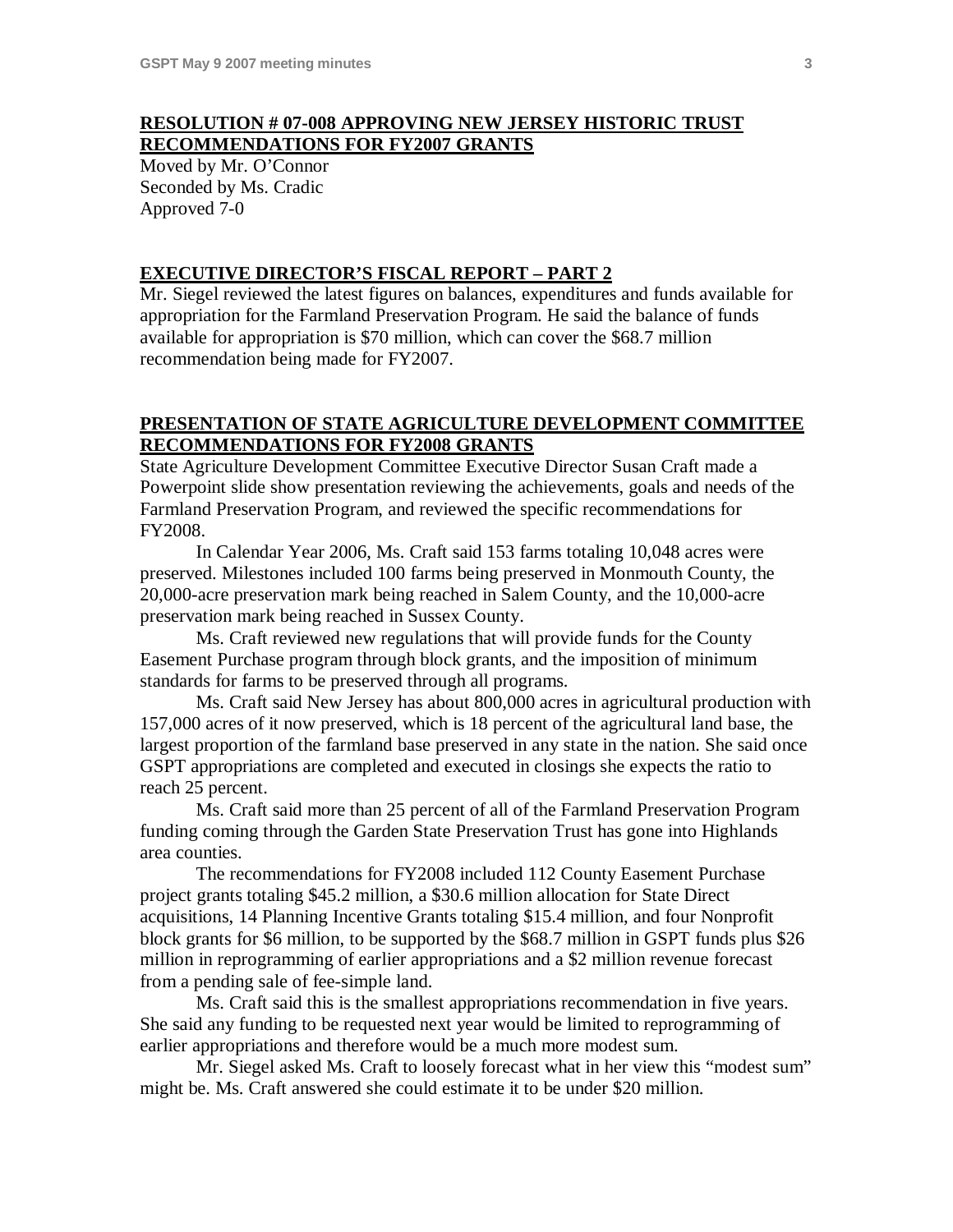Mr. O'Connor asked if the \$26 million in reprogrammed funds from earlier appropriations is a common sum for cancelled appropriations in one year, or was it the result of an accumulation of unused grants added up over many years.

Ms. Craft said she was not sure but that the State Agriculture Development Committee has dramatically increased its pressure on Planning Incentive Grant recipients to employ unused funds. She said the anticipated end of GSPT funding has also produced stronger effort at all level to press grant recipients into using their appropriated funds or face having them withdrawn and diverted into new appropriations lists for more current projects.

Chairwoman Rosenfeld asked if an "inventory" was being maintained of viable projects for which there was no more funding.

Ms. Craft said there are lists and applications in the files of projects that did not meet the cut-off for funding.

Mr. Siegel noted that the advance mailing package the members received had been revised since Monday, with some farms dropping out as a result of the "bid-down process." He said these changes rendered inaccurate the county-by-county breakdown summaries he had provided.

Ms. Craft also noted the 2006 Annual Report was finished and she noted a workshop on Transfer Development Rights would be held June 8 in New Brunswick.

# **RESOLUTION # 07-009 APPROVING STATE AGRICULTURE DEVELOPMENT COMMITTEE RECOMMENDATIONS FOR FY2008 GRANTS**

Mr. Siegel explained the resolution was to appropriate \$68.7 million from Garden State Preservation Trust funds with a secondary conditional appropriation of an additional \$2 million in revenue expected from the sale of a farm that had been acquired in fee-simple. He said if the revenue did not come in at the time the Legislature introduced the appropriations bill, the conditional approval would be invalidated and void.

Mr. O'Connor asked about the conditional approval of the \$2 million a fee-simple revenue. He said he was concerned about needed to come back for a second meeting to act on another resolution to approve this appropriation.

Ms. Craft said the land was sold and the paperwork was processed and she was certain the money would arrive soon.

Members discussed this for some time and Mr. Siegel suggested splitting the resolution into two separate items to address Mr. O'Connor's concerns. Secretary Kuperus asked Ms. Craft to review the facts and said he was confident the funds were flowing in. He recommended the resolution be enacted as written. Chairwoman Rosenfeld agreed.

Moved by Secretary Kuperus Seconded by Mr. O'Connor Approved 7-0

Secretary Kuperus complimented the staffs on what he said was the enormous work done behind the scenes to prepare such seamless presentations for trust meetings.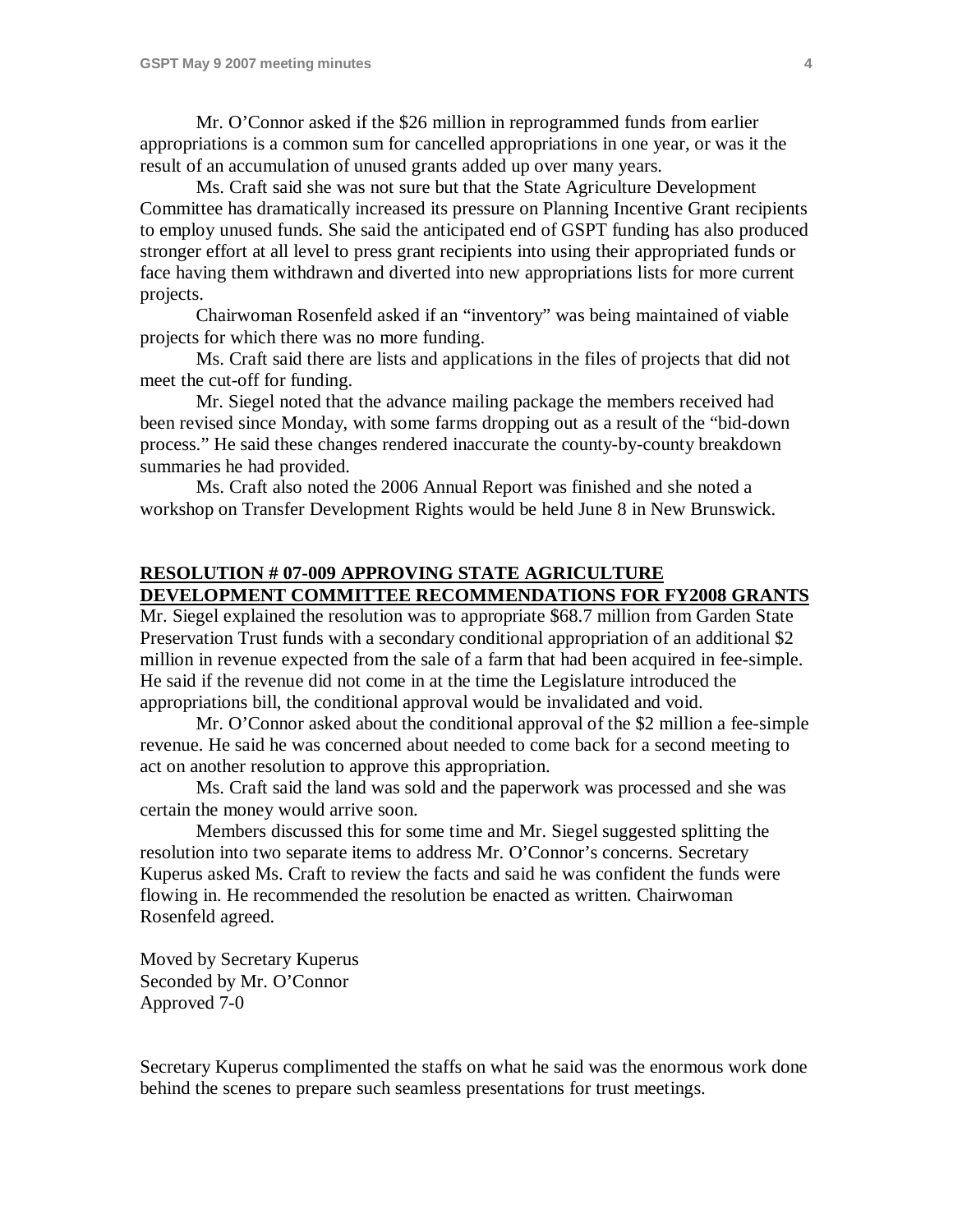# **EXECUTIVE DIRECTOR'S FISCAL REPORT – PART 3**

Mr. Siegel explained that in coordination with DEP and OMB fiscal officers he has undertaken a step by step review of all Green Acres appropriations and expenditures, including making a breakdown for the first time between the Green Acres State, Local and Nonprofit components. He said the GSPT Act requires 50% of Green Acres funds to go for State Acquisition, 40 percent for the Local Grants program and 10 percent for the Nonprofit grants program. He said current appropriations capacity for Green Acres was \$85 million. The Nonprofit program had no appropriations funds remaining, the Local Grants program had \$12 million remaining and the State Acquisitions program had a remaining appropriations capacity of \$73 million.

Mr. Siegel said the \$40 million appropriations recommendation for State Acquisition from Green Acres being considered at this meeting was well within the \$73 million appropriations capacity and would leave \$33 million for a second-half appropriation for FY2008 later in the year.

## **PRESENTATION OF GREEN ACRES RECOMMENDATIONS FOR FY2008 STATE ACQUISITION GRANTS**

Green Acres Administrator John Flynn reviewed the specific recommendations for State Acquisitions program for FY2008, noting the package represents projects everywhere in the State that are ready for closing.

Mr. Flynn said he wanted to hold back on the remaining \$33 million so they could keep their options open for the funding of other projects in FY2008.

Mr. Flynn said the project requests are consistent with the block grants for State Acquisitions that have been awarded annually since 1999.

Mr. Flynn addressed the matter of covering future staff and administrative costs when GSPT funds run out at the end of FY2009. He said repayments coming in from the Green Trust loan programs which began in the 1990s are coming in at about \$22 million a year, which will be adequate to maintain staff operations.

Chairwoman Rosenfeld asked if there was no restriction on use of loan repayment funds, and whether they had to go out as new loans. Mr. Flynn said most of the loan repayments would go out as new grants and new loans but that the use of the funds was not stipulated or restricted, and that some of it could be used for staff and administration.

Deputy Director Gary Rice said loans were used to create a stable flow of funding as repayments come in on a regular and predictable basis.

Mr. Flynn thanked Secretary Kuperus for his remarks concerning the hard work of the preservation staffs, and he praised the Green Acres staff for continuing their preservation efforts at what he called an "astounding" pace.

Mr. O'Connor asked about the reprogramming of old Green Acres appropriations and whether there was an idea how much is available and would be available in future years.

Mr. Rice said it was a moving target because the enforcement of grants and cancellation of funds for dormant projects is an ongoing process.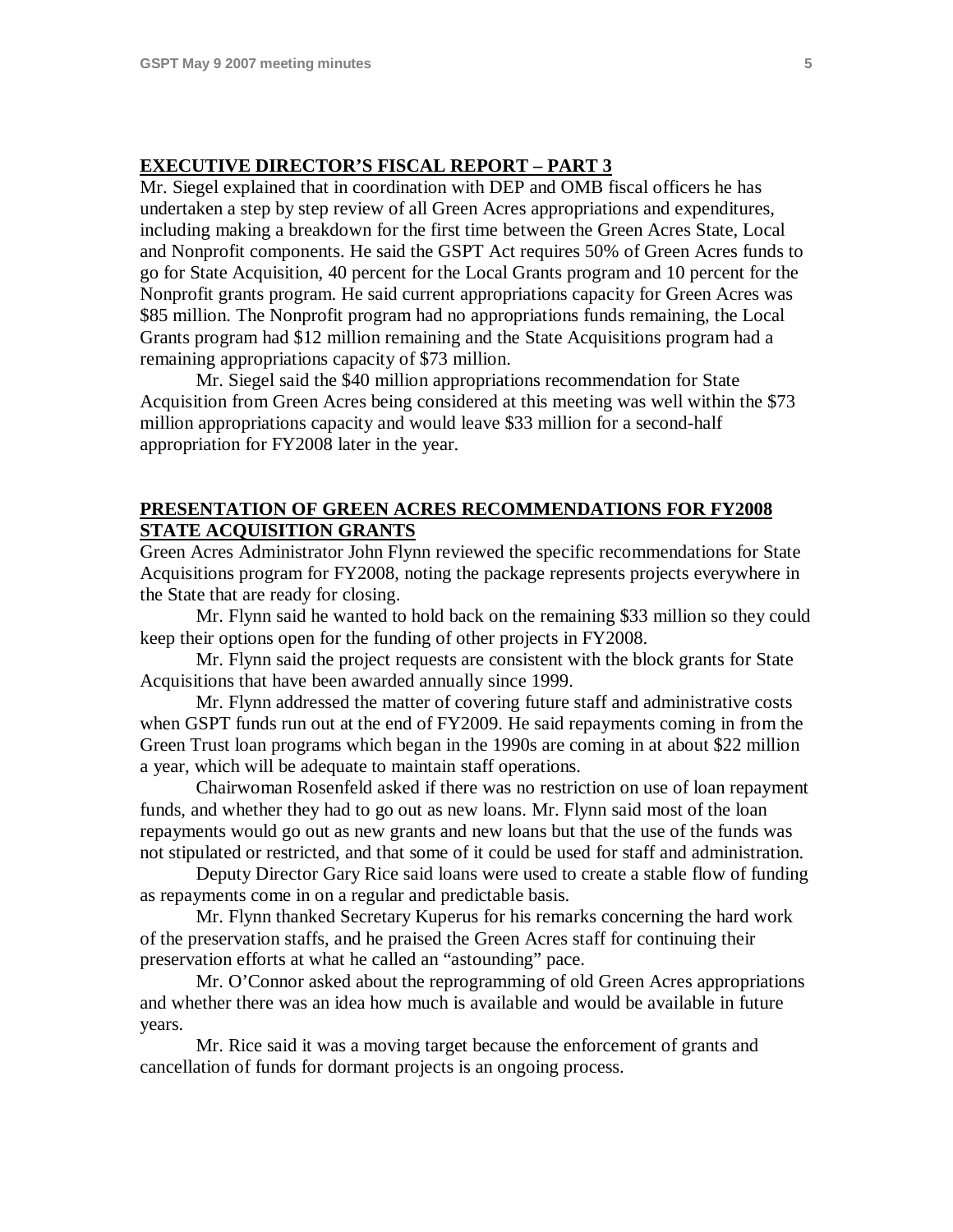Mr. Siegel explained there were no reallocated funds from the State Acquisition recommendations because they use the geographic-area block grant system in which funds from a failed project would immediately apply to the next project within the same block grant geographic area. Mr. Flynn affirmed this was correct and discussion of reprogramming old appropriations was strictly a matter concerning the Local Grants program.

# **RESOLUTION # 07-010 APPROVING GREEN ACRES PROGRAM RECOMMENDATIONS FOR FY2008 STATE ACQUISITION GRANTS**

Moved by Mr. O'Connor Seconded by Mr. Wegner Approved 7-0

## **EXECUTIVE DIRECTOR'S REPORT**

Mr. Siegel reviewed the content of the members' books, a proposed study and whitepaper report on unfunded projects under GSPT and the Draft Stewardship Report.

Mr. Siegel reviewed the GSPT office budget, noting that only 36% of the office appropriation had been expended 10 months into the 12-month fiscal year.

Mr. Siegel reviewed the latest figures for the Expenditure Monitoring Program. He said both land preservation programs were exceeding their expenditure targets. He said the GSPT target for FY2006 was \$215 million and the Green Acres and Farmland Preservation programs combined had expended \$263 million, putting the GSPT 23 percent above the target. He said the GSPT was well on track to exhausting its bond funds by FY2009 in compliance with federal tax regulations regarding the use of tax-free bond proceeds.

Mr. Siegel said Chairwoman Rosenfeld has asked him to prepare a report on unmet needs and unfunded projects.

Chairwoman Rosenfeld said outstanding needs for preservation are a major issue on everyone's mind. She said it was time for the GSPT to take a more formal look at the future specific financial needs of preservation.

Mr. Siegel said the programs have addressed the issue of future needs in general terms. The question was whether a study is needed to document these needs in detail, county by county.

Mr. Wegner said it was important to inform the voters and document to the voters the continuing needs for preservation, to reinforce the point that the job is not done.

Secretary Kuperus said this discussion is ongoing in all programs.

Mr. Siegel said the work should focus on eligible, qualified projects for which there were inadequate funds.

Mr. Siegel reviewed the conservation tax benefits seminars that have been ongoing and the upcoming June workshop on tax deductions in Princeton.

#### **DISCUSSION OF DRAFT STEWARDSHIP REPORT**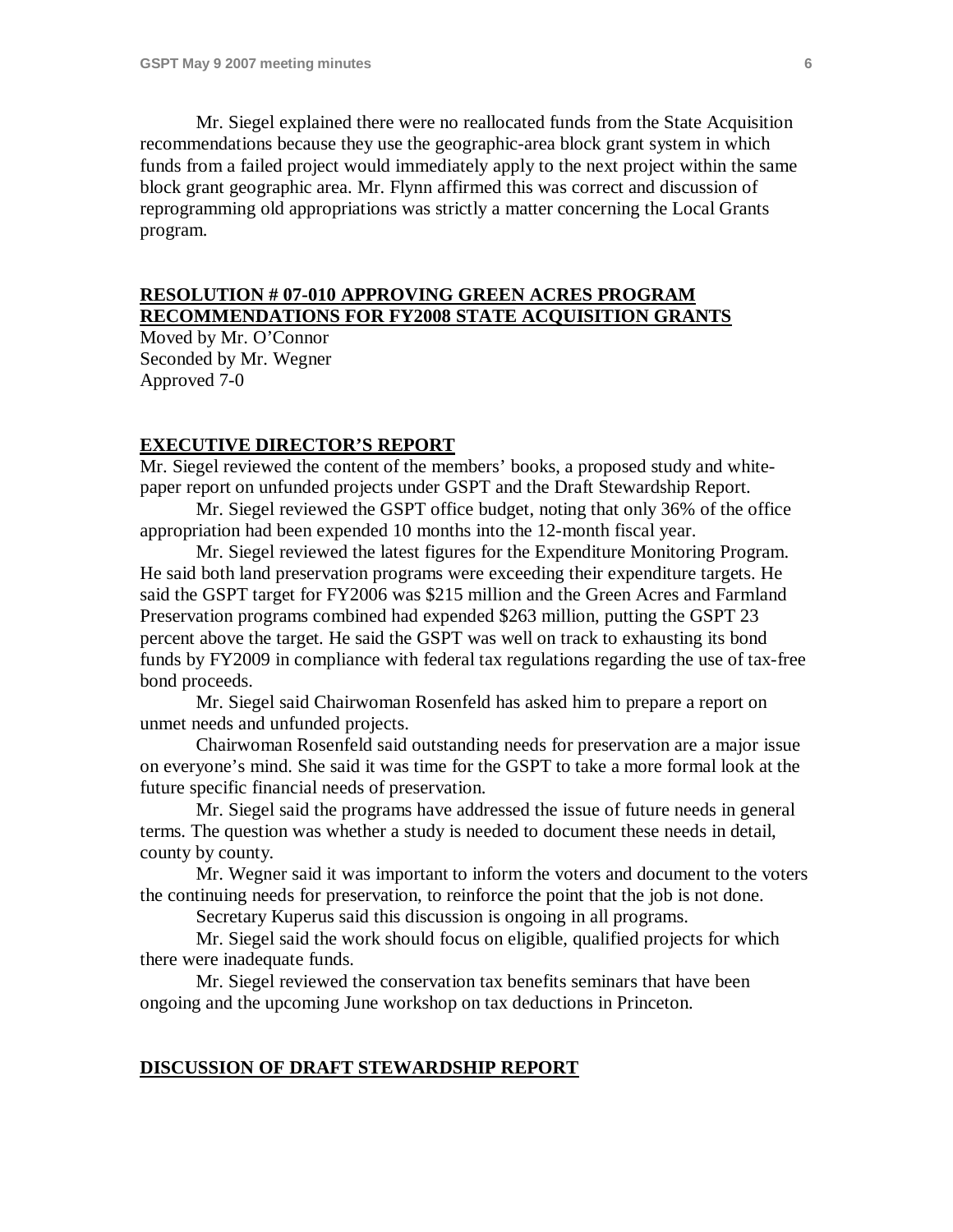Chairwoman Rosenfeld referred to the "Guide for Consideration of Recommendations" built into the Draft Stewardship Report and included in the members' meeting books and she asked the members to go through this guide and fill it out as a survey.

Mr. Siegel reminded the members of the May 2005 vote to approve Green Acres funding that included a \$10 million stewardship grant for state parks. He said that vote prompted the Trust to examine stewardship questions and the GSPT's possible role in future funding. He said there have been requests for copies of the draft report because of the 60 pages of transcripts of the various speakers' presentations.

Secretary Kuperus agreed with Chairwoman Rosenfeld. He said stewardship was a major issue and needed to be addressed.

# **SUBSTANTIAL APPROVAL OF MEETING MINUTES FOR TRANSMITTAL TO THE GOVERNOR'S OFFICE.**

Mr. Siegel reviewed the actions taken during the meeting and requested "substantial approval" of the minutes of these actions as he had reviewed them. Chairwoman Rosenfeld asked for a motion for substantial approval of the May 9 meeting minutes.

Moved by Mr. Wegner Seconded by Secretary Kuperus Approved 7-0.

## **TRUST MEMBER COMMENTS**

Chairwoman Rosenfeld asked if there were additional comments by Trust members. Mr. Wegner commended the work of the land preservation program staffs. He asked the directors to take his message back to the staff members who had left the meeting. He said he knows preparing such presentations is a tremendous amount of work.

Mr. Wegner said he also wanted to thank the staffs for their day to day work closing deals and sorting out preservation issues. He said the conservation staffs are leaving a tremendous legacy for the State of New Jersey.

## **PUBLIC COMMENTS**

Chairwoman Rosenfeld asked if there was anyone from the public who wished to address remarks to the Trust members. There were none.